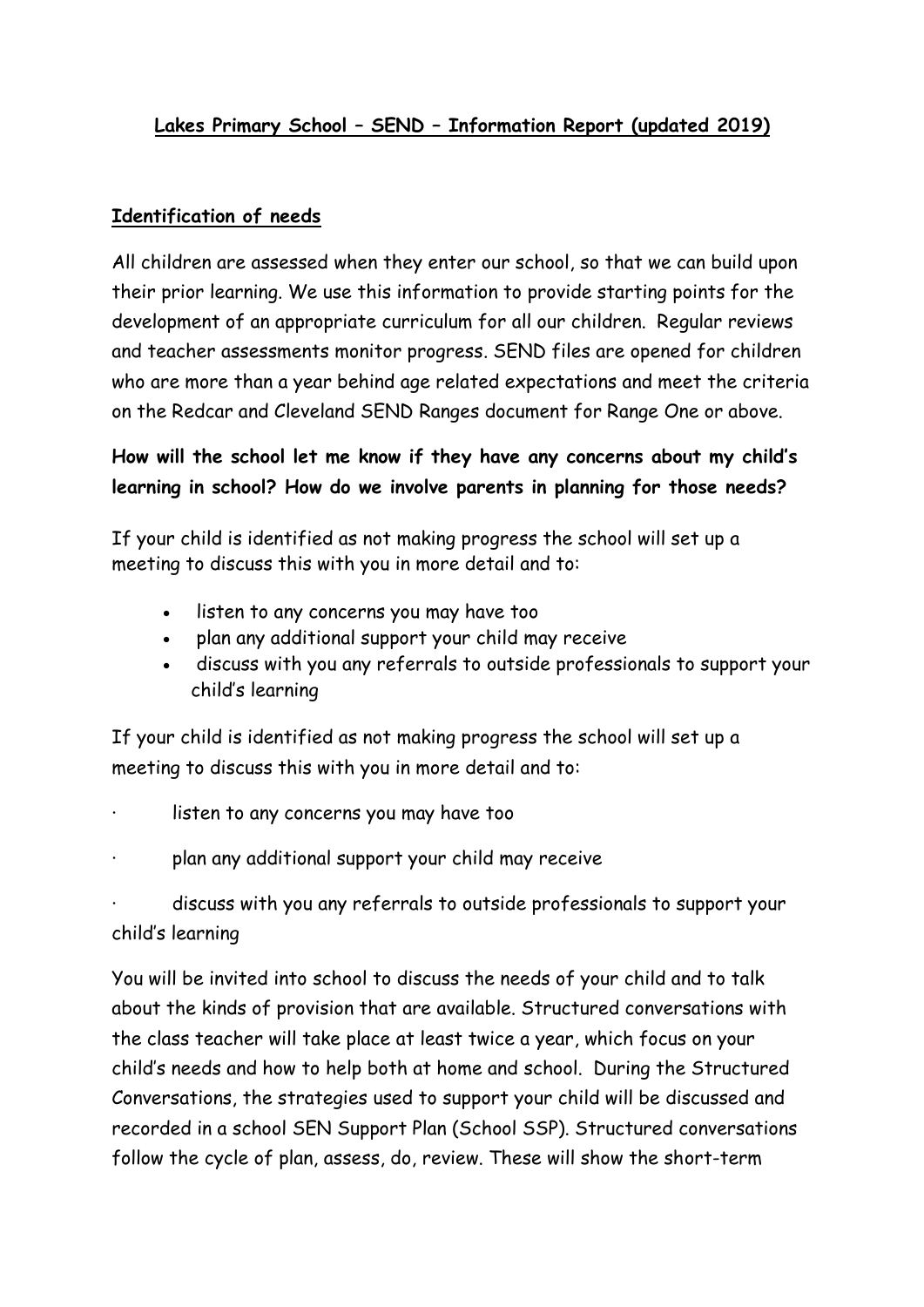target set for your child, and the teaching strategies to be used. It will also indicate the outcomes of the previous plan and the date for the plan to be reviewed again. If SEN reviews identify that support is needed from outside services, we will consult parents prior to any support being sought. This enhanced level of support is called 'additional SEN Support'. External support services will provide information for the child's new School SSP.

If parents/carers have any concerns regarding the learning of their children, we operate a very open door policy. Teachers are available to discuss concerns, as is our SENCO. Appointments can be arranged at mutually convenient times.

## **Support**

# **Who in the school will support my child and how will this be monitored and evaluated?**

**The SENCO (Special Educational Needs Co-ordinator) – Mrs Handley** Responsible for:

- Coordinating all the support for children with special educational needs or disabilities (SEND) and developing the school's SEND Policy to make sure all children get a consistent, high quality response to meeting their needs in school.
- Ensuring that you are:
	- o involved in supporting your child's learning
	- $\circ$  kept informed about the support your child is getting
	- $\circ$  involved in reviewing how they are doing
- Liaising with all the other people who may be coming into school to help support your child's learning e.g. Speech and Language Therapy, Educational Psychology etc...
- Updating the school's SEND register (a system for ensuring all the SEND needs of pupils in this school are known) and making sure that there are excellent records of your child's progress and needs.
- Providing specialist support for teachers and support staff in the school so they can help children with SEND in the school achieve the best progress possible.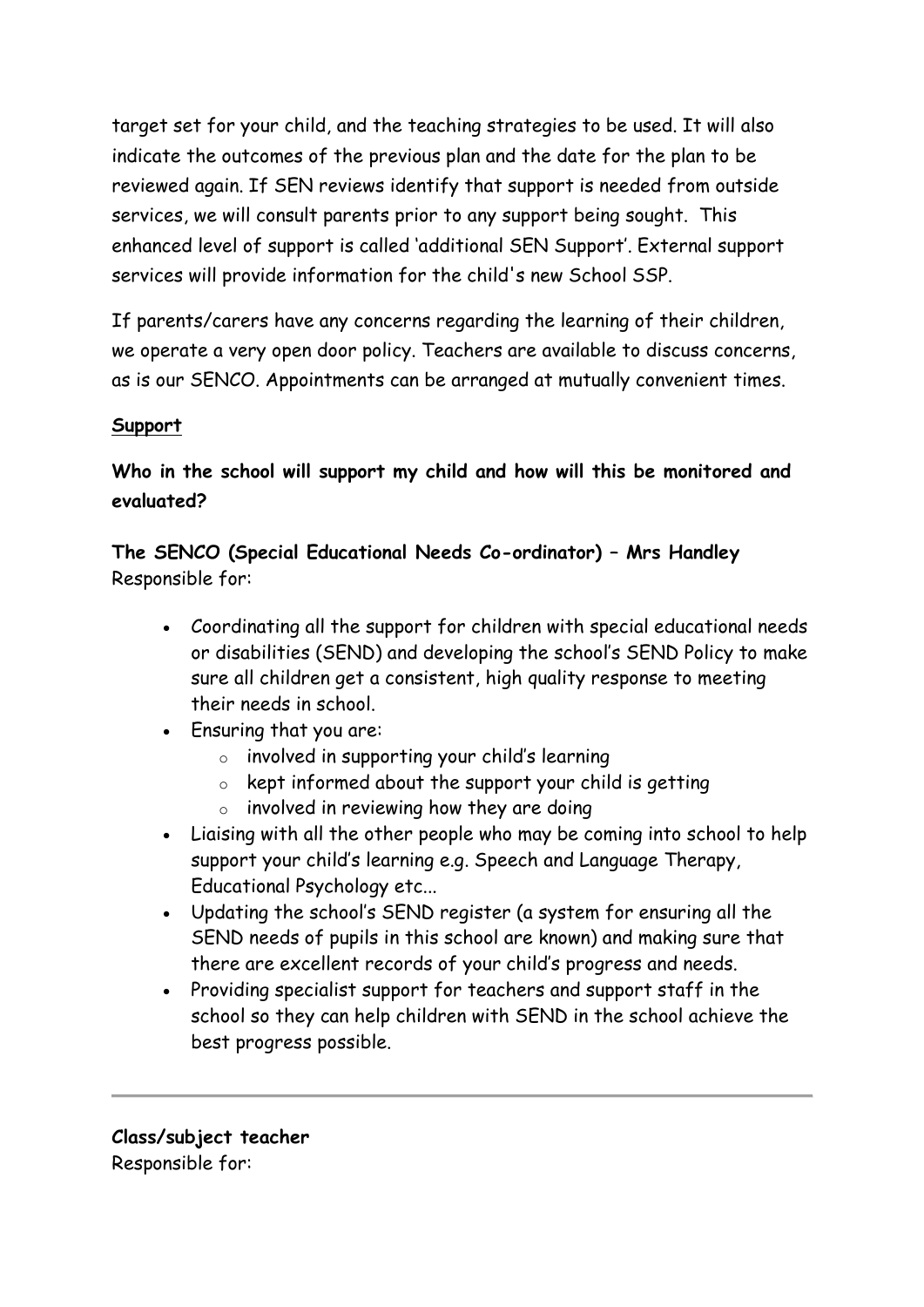- Checking on the progress of your child and identifying, planning and delivering any additional help your child may need (this could be things like targeted work, additional support) and letting the SENCO know as necessary.
- Writing within school SEN Support Plans (SSP), formerly known as Structured Conversations, with parents at least once each term and planning for these for the next term.
- Ensuring that all staff working with your child in school are helped to deliver the planned work/programme for your child, so they can achieve the best possible progress. This may involve the use of additional adults, outside specialist help and specially planned work and resources.
- Ensuring that the school's SEND Policy is followed in their classroom and for all the pupils they teach with any SEND.
- Taking part in termly team SEND reviews with the SENCO and Head/Deputy Teacher to review SEND provision and progression.

## **Headteacher (Mrs Madden)**

Responsible for:

- The day to day management of all aspects of the school, this includes the support for children with SEND.
- She will give responsibility to the SENCO and class teachers but is still responsible for ensuring that your child's needs are met.
- She must make sure that the Governing Body is kept up to date about any issues in the school relating to SEND.

### **SEN Governor (Mr Peel)**

Responsible for:

 Making sure that the necessary support is made for any child who attends the school who has SEND.

### **HLTAs/TAs/ELSA/Counsellor**

Utilised to support the diverse needs of our children and deliver interventions and therapy.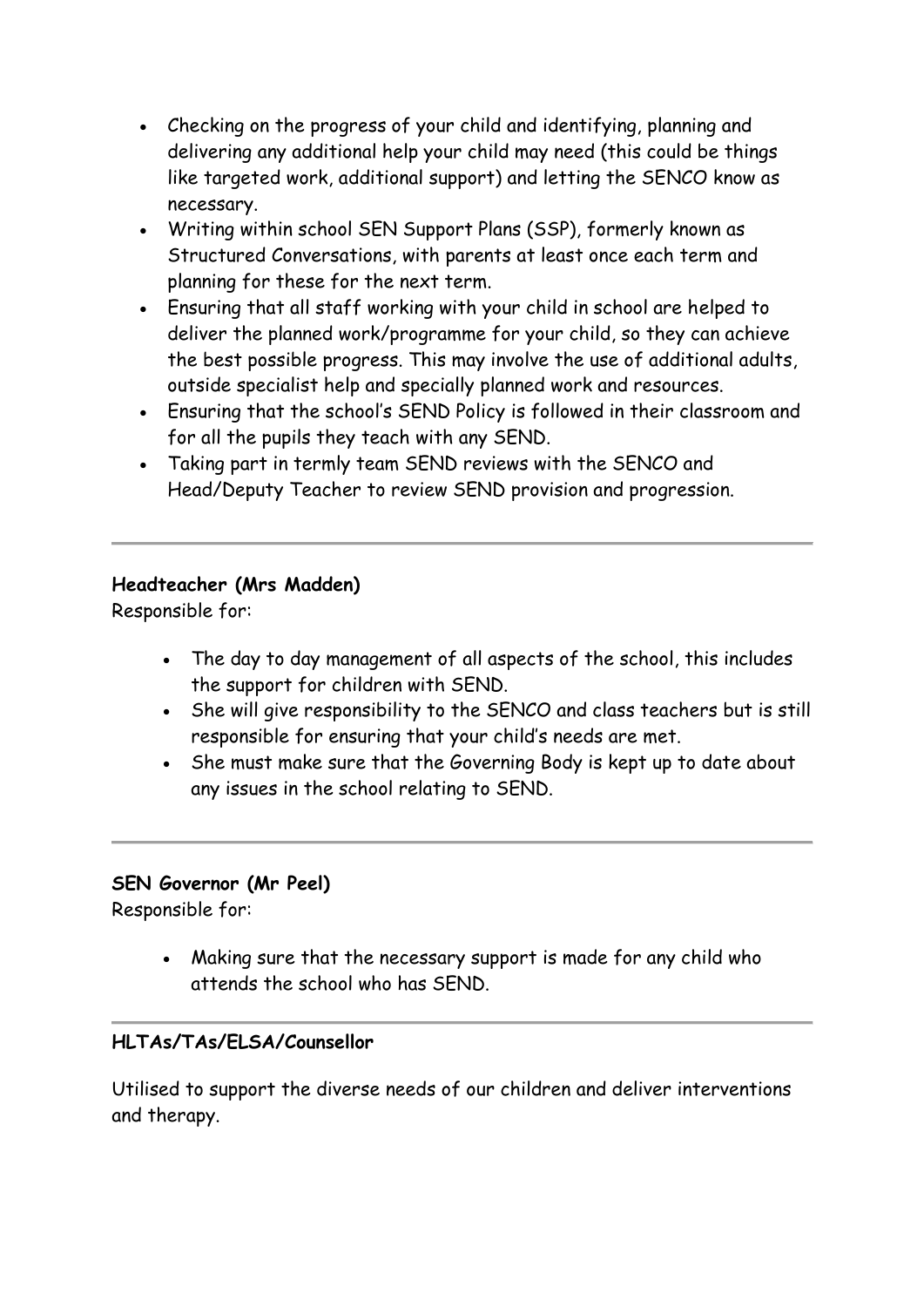**How are the decisions made about the type and amount of provision a young person will need?**

**Class teacher input via excellent targeted classroom teaching also known as Quality First Teaching.**

For your child this would mean:

·That the teacher has the highest possible expectations for your child and all pupils in their class.

·That all teaching is based on building on what your child already knows, can do and can understand.

·Different ways of teaching are in place so that your child is fully involved in learning in class. This may involve things like using more practical learning.

·Specific strategies (which may be suggested by the SENCO or outside staff) are in place to support your child to learn.

·Your child's teacher will have carefully checked on your child's progress and will have decided that your child has gaps in their understanding/learning and needs some extra support to help them make the best possible progress.

All children in school should be getting this as a part of excellent classroom practice when needed.

#### **Specific group work with in a smaller group of children.**

This group, often called Intervention groups by schools, may be

· Run in the classroom or outside.

· Run by a teacher or most often a Teaching assistant who has had training to run these groups.

· Run by a counsellor

For your child this could mean:

· He/ She will engage in group sessions with specific targets to help him/her to make more progress.

· A Learning Support Assistant/teacher will run these small group sessions using the teacher's plan

· He / She will access a school counsellor for opportunities to talk through barriers to learning which may stem from outside of school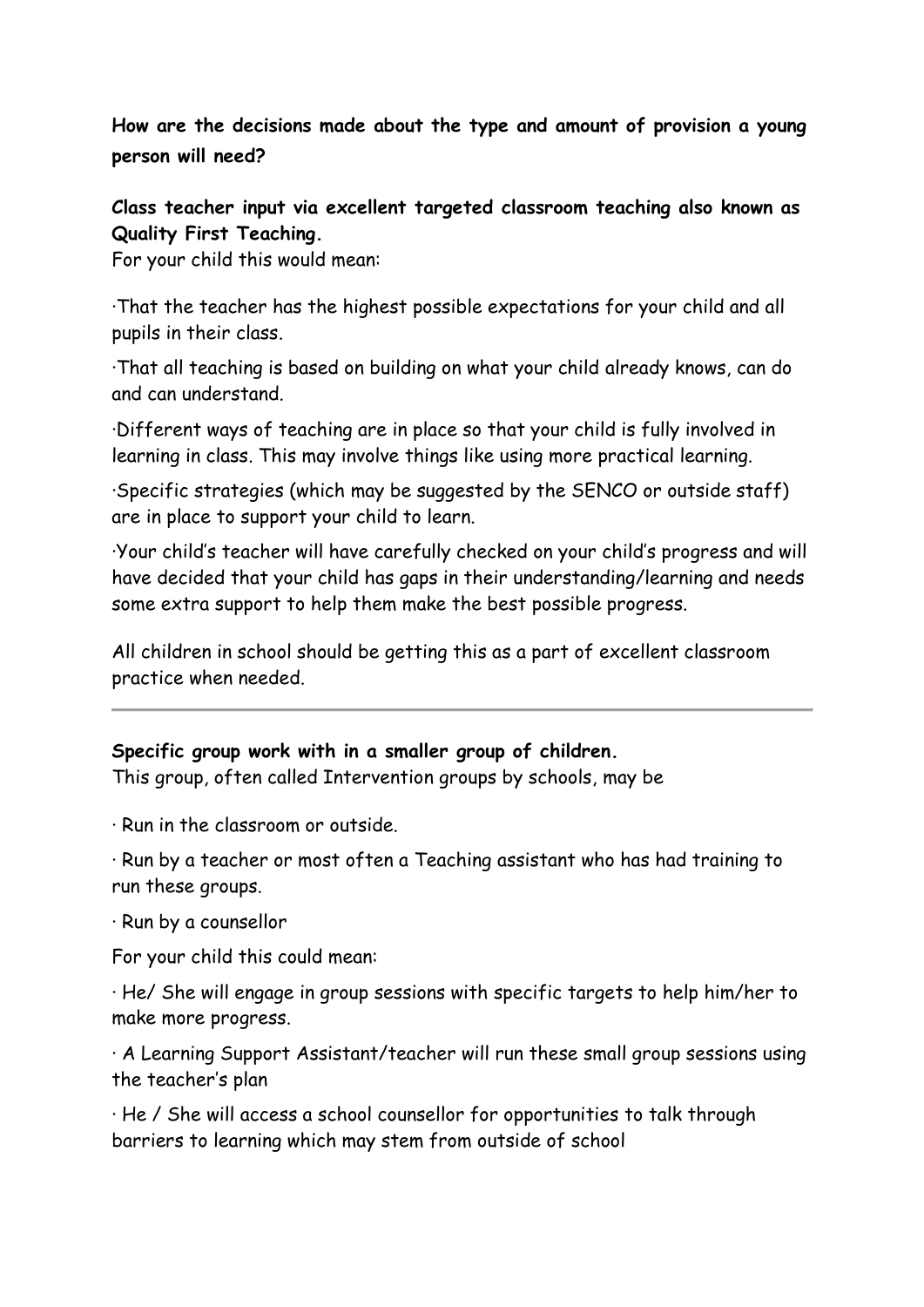· He / She may work with an Emotional Support Assistant who will work on specific issues relating to low self-esteem, self-control, behaviour strategies, anger management etc.

This type of support is available for any child who has specific gaps in their understanding of a subject/area of learning.

**Specialist groups run by outside agencies e.g Speech and Language therapy (SALT) Service, Specialist Teaching Services, The LINK or Occupational Therapy etc.**

For your child this would mean:

· Your child will have been identified by the class teacher (or you will have raised your worries) as needing more specialist input instead of or in addition to quality first teaching and intervention groups.

· You will be asked to come to a meeting to discuss your child's progress and help plan possible ways forward.

· You may be asked to give your permission for the school to refer your child to a specialist professional e.g a Speech and Language Therapist or Educational Psychologist. This will help the school and yourself understand your child's particular needs better and be able to support them better in school.

· The specialist professional will work with your child to understand their needs and make recommendations, which may include:

- o Making changes to the way your child is supported in class e.g some individual or group support or changing some aspects of teaching to support them better
- o Support to set better targets which will include their specific expertise
- o A group run by school staff under the guidance of the outside professional e.g a social skills group, physiotherapy exercises
- o A group or individual work with outside professionals

· The school may suggest that your child needs some individual support in school. We will tell you how the support will be used and what strategies will be put in place.

This type of support is available for children with specific barriers to learning that cannot be overcome through Quality First Teaching and intervention groups.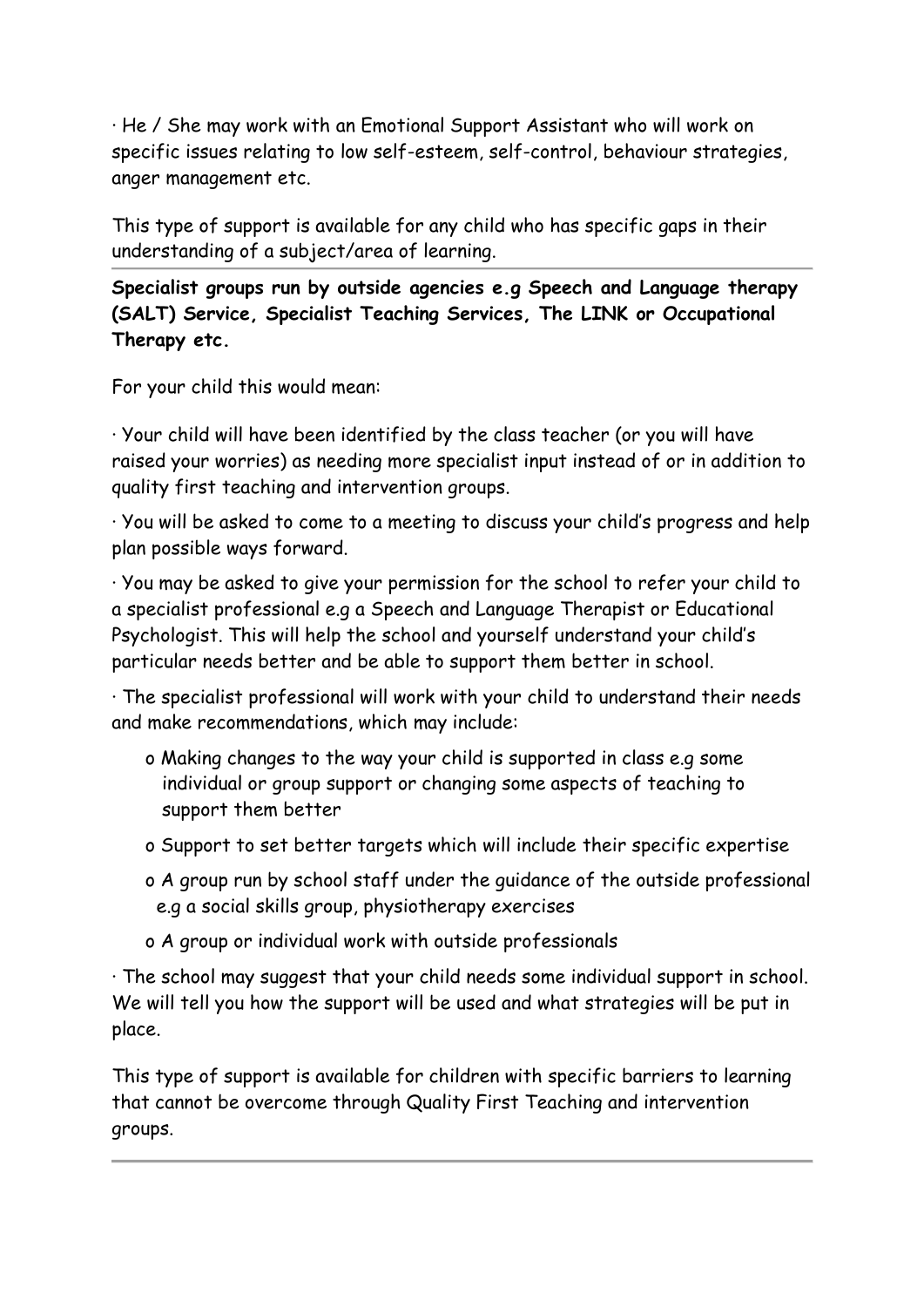#### **Specified Individual support**

This will usually be provided via an Education, Health and Care Plan (EHCP) or with an enhanced Sen Support Plan with access to additional higher needs funding. This means your child will have been identified by the class teacher and SENCO as needing a particularly high level of individual or small group teaching which cannot be provided from the budget available to the school.

For your child this would mean:

·The school (or you) can request that the Local Authority initiate a formal assessment of your child's needs via an Education Health Care Plan (EHCP) referral. This is a legal process which sets out the amount of support that will be provided for your child.

· After the school have sent in the request to the Local Authority (with a lot of information about your child, including some from you), they will decide whether they think your child's needs (as described in the paperwork provided), seem complex enough to need an Education Health Care Plan. If this is the case they will ask you and all professionals involved with your child to write a report outlining your child's needs. If they do not think your child needs this, they will ask the school to continue with the support provided and a detailed SEN support plan will be written.

· After the reports have all been sent in the Local Authority will decide if your child's needs are severe, complex and lifelong and that they need additional funding than available in school to make good progress. If this is the case they will write an Education Health Care Plan. If this is not the case, they will ask the school to continue with the support provided.

· The Education Health Care Plan will outline the cost of additional funding support your child will receive from the LA, how the support should be used and what strategies must be put in place. It will also have long and short term goals for your child.

· An additional adult may be used to support your child with whole class learning, run individual programmes or run small groups including your child.

This type of support is available for children whose learning needs are:

· Severe, complex and lifelong

· Need more support in school than is available within the schools allocated SEN budget.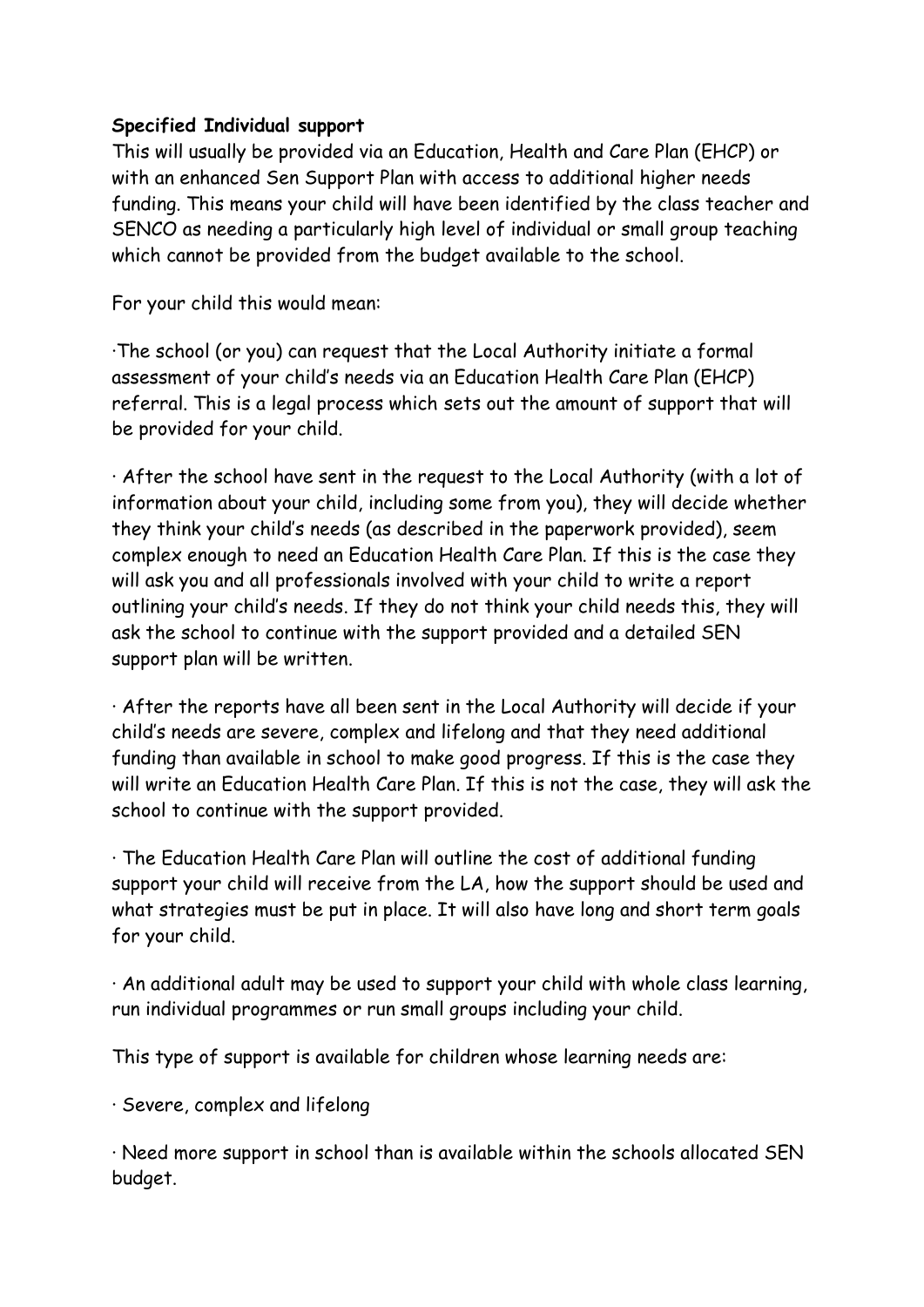For all groups of children progress is monitored and shared with parents; feedback and evaluations are sought from external support and impact of any additional support is monitored against progress made in school.

### **Curriculum**

How will the curriculum be matched to the needs of the young person?

Class Teachers plan lessons according to the specific needs of all groups of children in their class, and will ensure that your child's needs are met.

·Specially trained support staff will be planned for, by the teacher, to support the needs of your child where necessary.

· Specific resources and strategies will be used to support your child individually and in groups.

· Planning and teaching will be adapted on a daily basis, if needed, in order to meet your child's learning needs.

#### **Accessibility**

How accessible is the school environment?

- The buildings are all accessible to children with physical disability.
- We ensure that equipment used is accessible to all children regardless of their needs.
- Extra curricular activities are accessible for children with SEND
- Disabled toilet and changing facilities are available in KS1 building and a disabled toilet facility is available in the KS2 building.

### **Parental Involvement**

How will both the school and the parent know how the young person is doing and how will the school support the young person's learning?

The class teacher is regularly available to discuss your child's progress or any concerns you may have and to share information about what is working well at home and school so similar strategies can be used.

· The SENCO and Head Teacher are available to meet with you to discuss your child's progress or any concerns/worries you may have.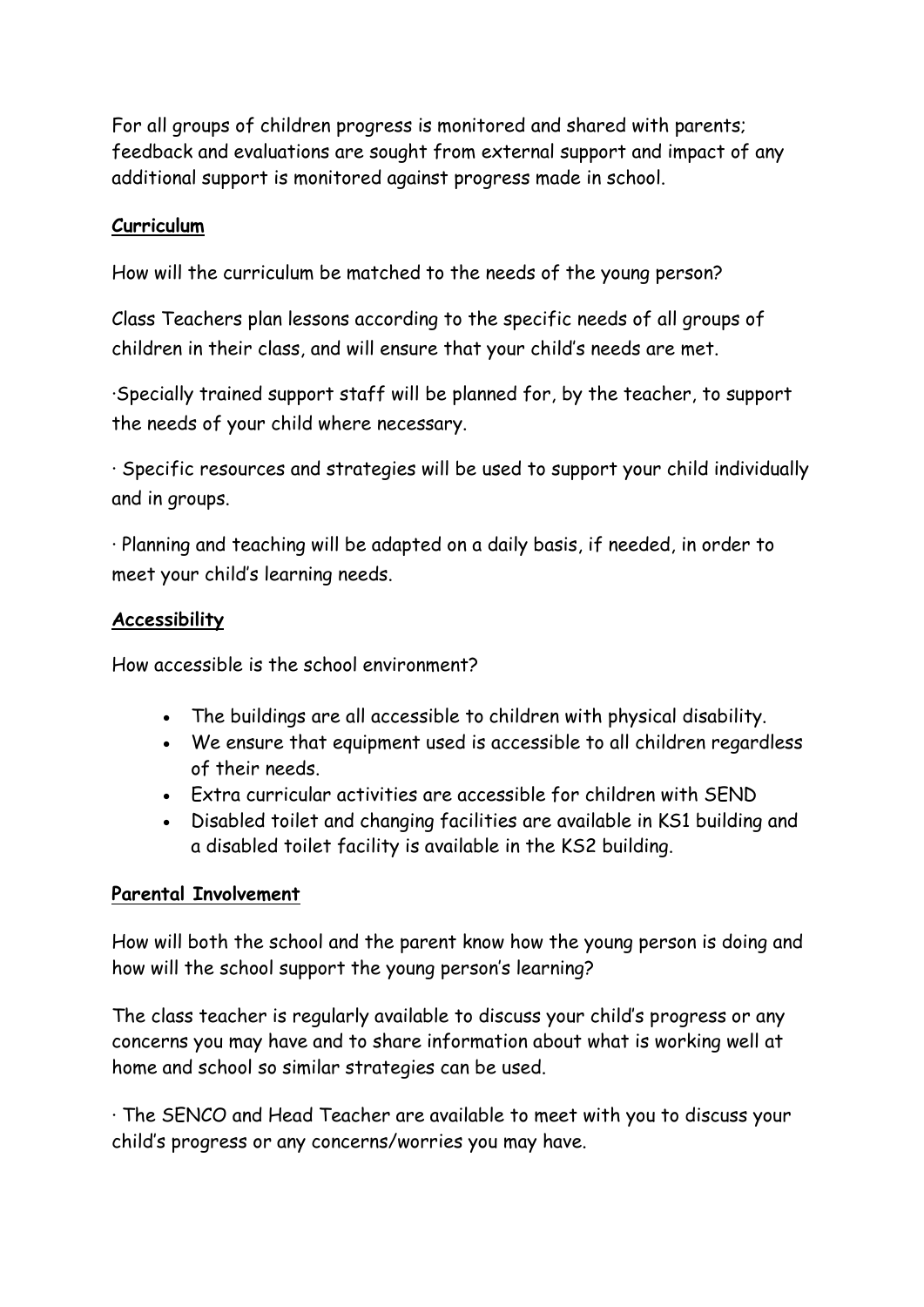· All information from outside professionals will be discussed with you with the person involved directly, or where this is not possible, in a report.

· SEN Support Plans will be reviewed with your involvement each term.

· Homework will be adjusted as needed to your child's individual needs.

· A home/school contact book may be used to support communication with you, when this has been agreed to be useful for you and your child.

· All parents/carers are invited to termly topic open afternoons or workshops where they have the opportunity to learn alongside their child.

· Termly review meetings between teams of staff, the SENCO, Head Teacher and Deputy Head take place to review provision and progress.

#### **Overall Well-Being**

What support will there be for the young person's well-being?

· The school employs a school counsellor where children, who are experiencing difficulties, can be referred to.

· We have an Emotional Learning Support Assistant in school who works full time to deal with children who have barriers to learning surrounding low self-esteem, anger management, bereavement, resilience difficulties, anxiety etc.

· Class teachers offer Personal, Social, Health Care Education lessons where opportunities are taken to talk, share and discuss emotions through scenarios, puppets and thought provoking prompts.

·Some support staff are trained in the giving of medications, although for those medications which need specific training, we would ensure that this training was accessed. Health Care Plans are written for children who need regular medication such as for diabetes or epilepsy or immediate medication such as Epi-pens or inhalers and staff are trained on their use by medical professionals.

· Our children also have a voice through our pupil school leaders, where they have the opportunity to contribute their views to their UKS2 pupil class representative.

· We have been awarded an Anti-Bullying Award and a Mental Health and Well-Being Award for our work in these areas within school.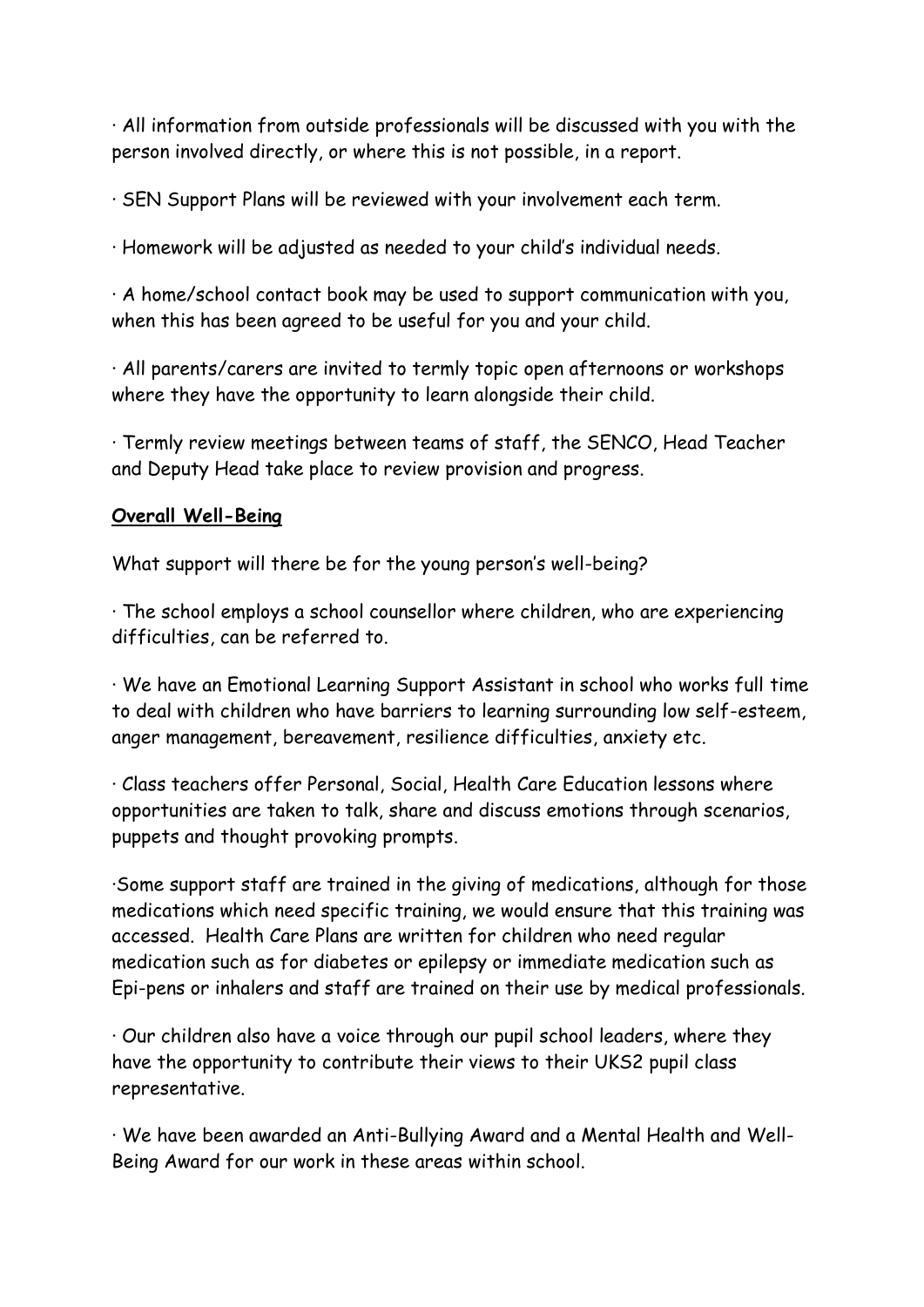### **Specialist Services**

What specialist services and expertise are accessed by the school?

Directly funded by the school:

- · School Counsellor
- Emotional Support Assistant (ELSA)
- · The LINK
	- Educational Psychology Service

Provided by the Local Authority

- Sensory Service for children with visual or hearing needs
- Specialist Teaching Service (Assessment, advice,
- interventions and resources for children with literacy or numeracy difficulties or Autism)
- Early Help/Family Hubs (access to Portage, Early Years Inclusion, Parenting Puzzle, Community Policing etc)

Provided for by the Health Service but often delivered in school:

- School Nurse
- · Occupational Therapy
- · Physiotherapy
	- Speech and Language Therapy

Provided for by the Health Service and delivered away from school:

CAMHS (Child and adult mental health services)

Provided for by the Local Authority and run away from school:

- Speech and Language Support Base (Overfields S&L Unit)
- Assessment Classes (e.g. Learning Support Bases)
- Early Bird Courses (autism support)

# **Staff Training**

What training have the staff supporting children and young people with SEND had or are having?

Currently staff are trained in:

- · Boosting Reading Progress (BRP)
- · Accelerated Reading
- **Reading Recovery**
- · Write Away Together
- Talk for Writing
- · Number Masters
- Mastering Maths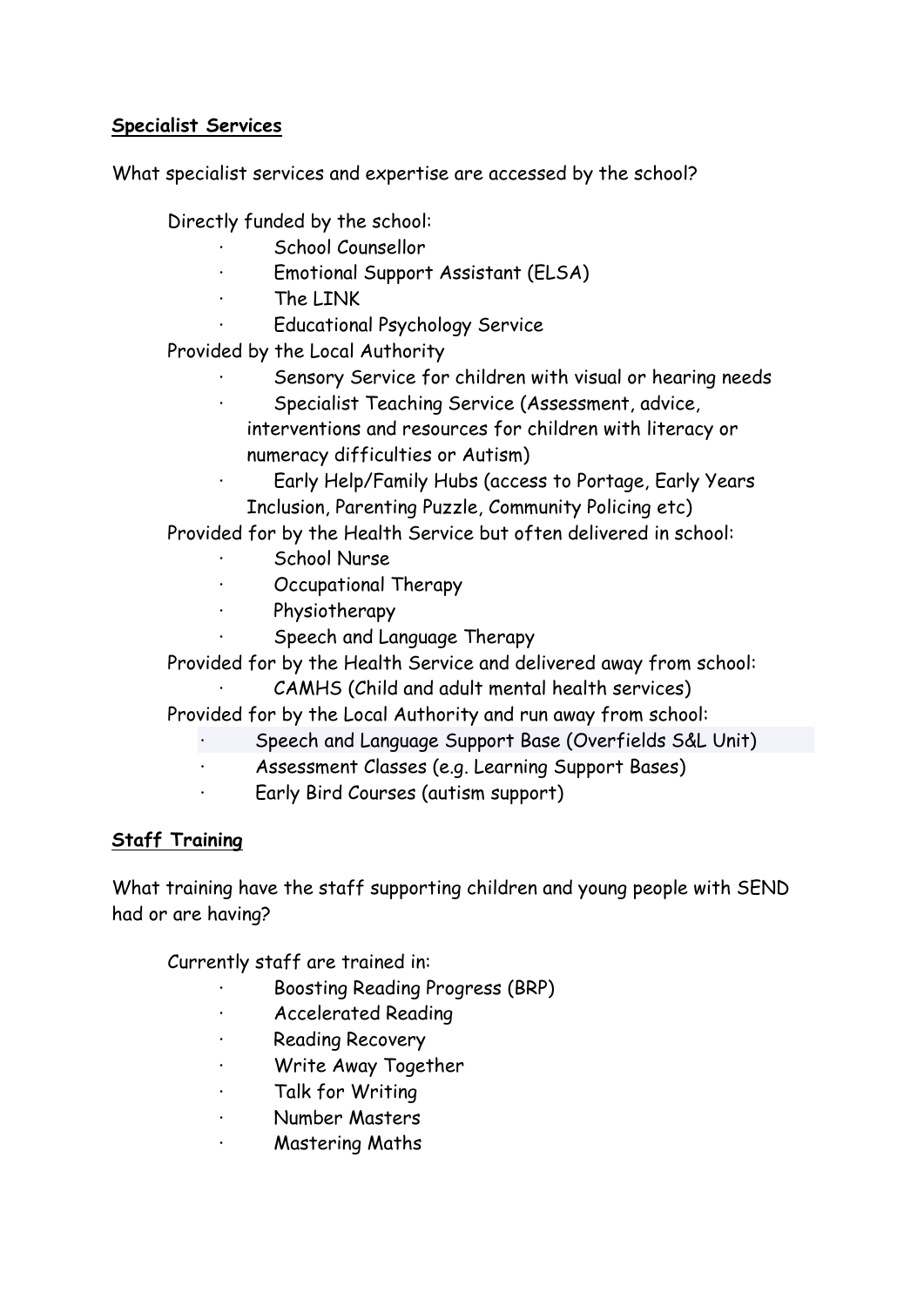- Speech and Language Interventions (e.g. Derbyshire Language Programme, BLAST, Basic Makaton)
- Autism Awareness/Autism Diploma
- Sensory Processing Disorders
- Team Teach de-escalation of behaviour
- Emotional Literacy Support
- Cognitive Behaviour Therapy Diploma
- Epilepsy care and administration of medication
- · Epi-pen use
- · Diabetes care and administration of medication
- · Asthma (inhaler use)
- · Mental Health First Aid Awareness
- Paediatric First Aid or First Response

### **Activities outside of school**

How will the young person be included in activities outside of the classroom including school trips?

- All school trips are risk assessed and this includes looking at the activities against the needs of the children.
- All children are included in school trips and school clubs, modifications will be made as necessary.
- When risk assessments raise a concern, parents will be consulted and an agreed way forward will be planned to ensure the child is included.

### **Transition**

How will the school prepare and support the young person in joining the school and how will it support the transition to the next stage of education?

We recognise that transitions can be difficult for a child with SEND and take steps to ensure that any transition is a smooth as possible.

If your child is moving to another school:

- o We will contact the school SENCO and ensure he/she knows about any special arrangements or support that need to be made for your child.
- o We will make sure that all records about your child are passed on as soon as possible.
- When moving classes in school:
	- o Information will be passed on to the new class teacher in advance and a meeting will take place with the new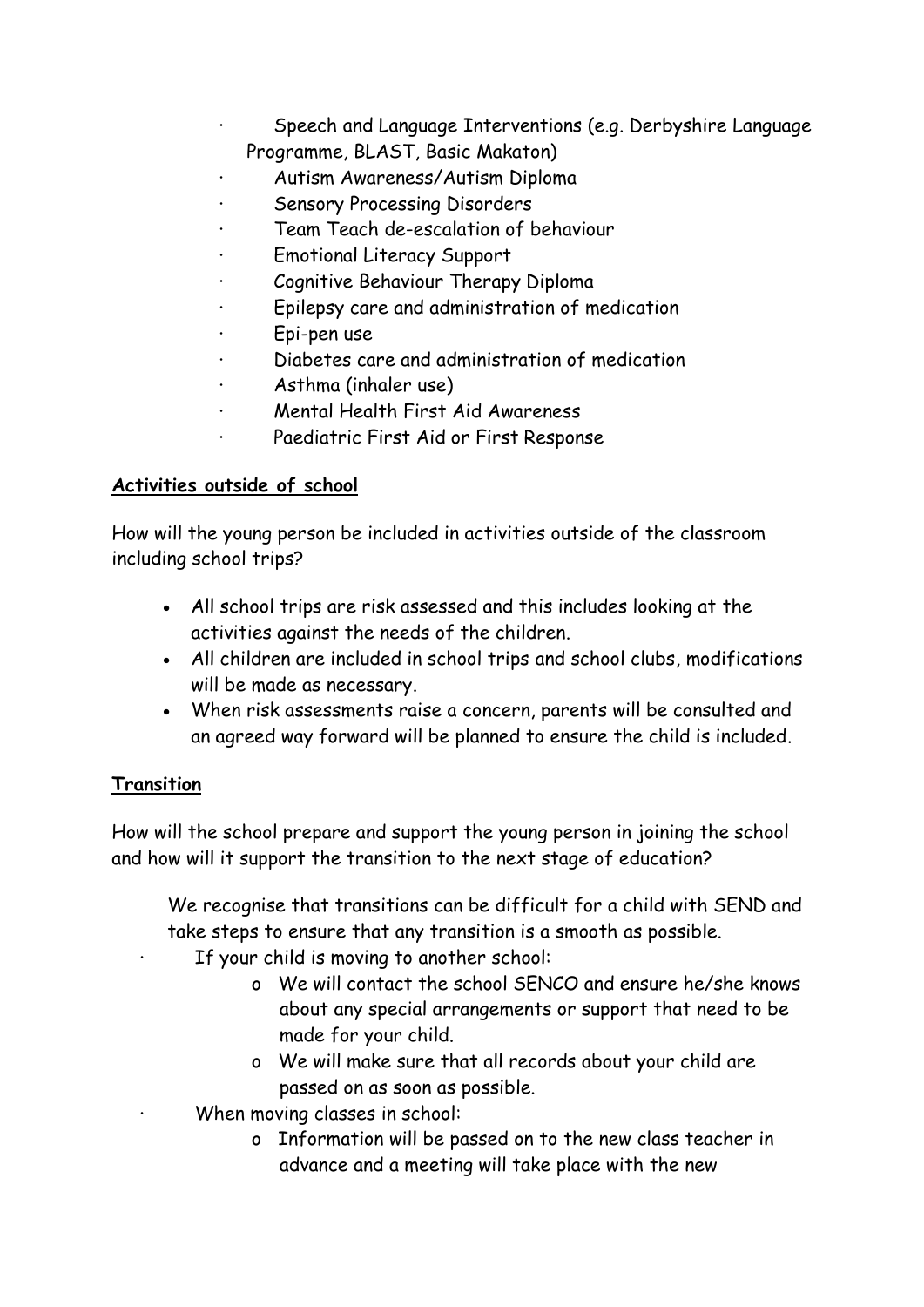teacher. All SEN Support Plans will be shared and reviewed with the new teacher.

- o If your child would be helped by a book to support them understand moving on then it will be made for them.
- o Transition meetings are arranged each time a child moves from one building to another, so that parents and children are familiar with routines, entry / exit points etc.

· In Year 6:

- o The Y6 teaching team and SENCO if necessary will discuss the specific needs of your child with the SENCO of their secondary school
- o Your child will do focused learning about aspects of transition to support their understanding of the changes ahead.
- o Where possible your child will visit their new school on several occasions and in some cases staff from the new school will visit your child in this school.
- o Additional Support, if required, will be sort from the Specialist Teaching Services to aid as smooth a transition as possible.

#### **SEND resources**

How are the school's resources allocated and matched to the young person's special educational needs?

· The school budget, received from Galileo Academy Trust, includes money for supporting children with SEND.

· The Head Teacher decides on the budget for Special Educational Needs and Disabilities in consultation with the school governors, on the basis of needs in the school.

· The Head Teacher and the SENCO discuss all the information they have about SEND in the school, including:

- o the children getting extra support already
- o the children needing extra support

o the children who have been identified as not making as much progress as would be expected